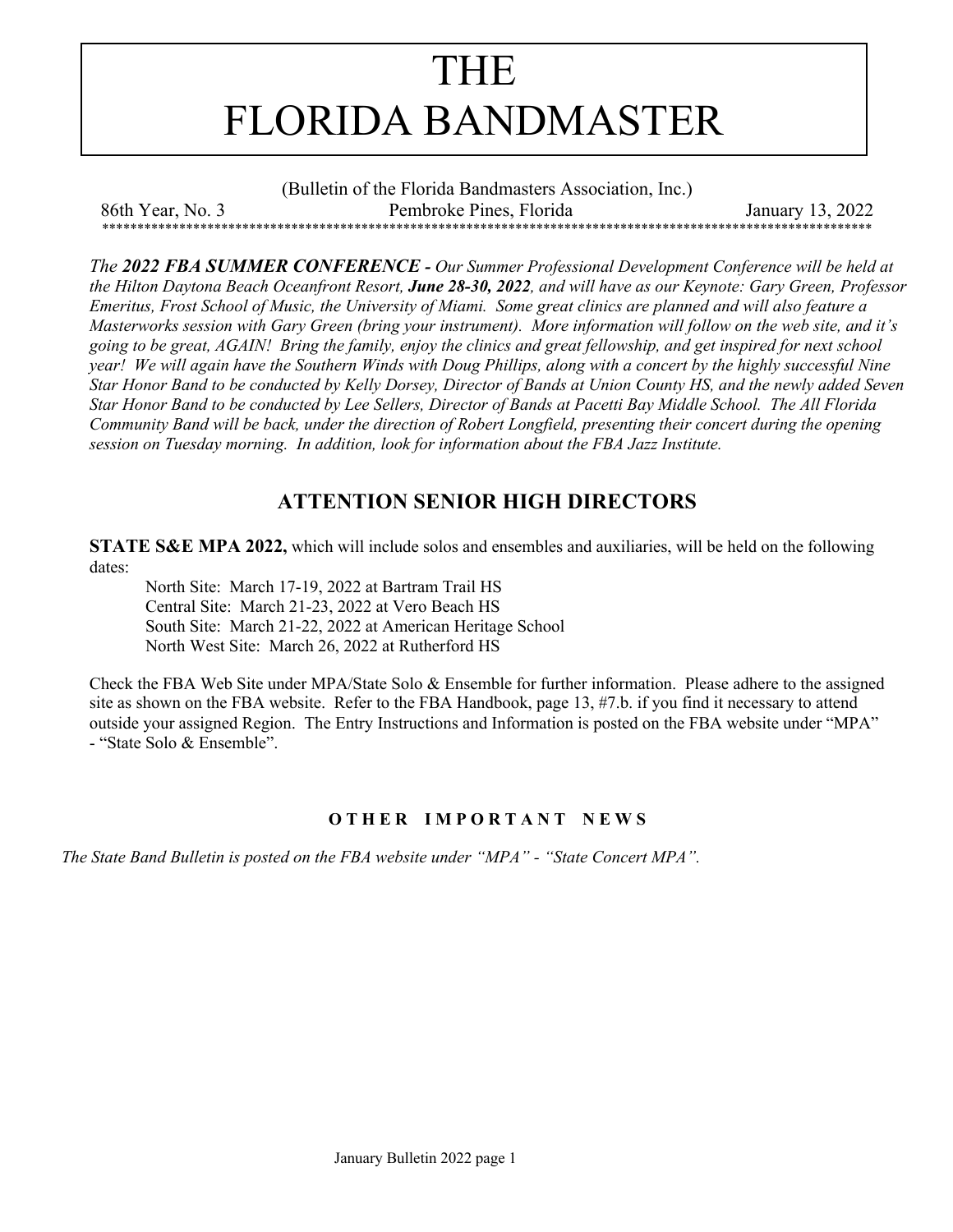# **GENERAL MEETING of the FLORIDA BANDMASTERS ASSOCIATION Tampa Convention Center - Tampa - January 13, 2022**

The meeting was called to order at 7:32 pm by President **Ian Schwindt**. Big THANK YOUS go out to everyone who helped with setting up the conference, and especially a big "thank you" to all the All State Band Committee, Hannah Jennings, & Jeremy Williamson C0-Chairs, and Kristy Dell, Percussion Coordinator.Kudos to Richard Davenport for his work in the roll of FBA Conference Manager for the FMEA Conference. After the introduction of the FBA Officers, the attendees were asked to observe a moment of silence in remembrance of FBA members who have passed away during 2021.

> Michael Ginesin - February 13, 2021 Harold Moyer - February 17, 2021 James Hacker - February 21,2021 Rodester Brandon - March 30, 2021 Janie Walker - May 29, 2021 Allan Williams - August 14, 2021 John Aiello - August 25, 2021 Jerome Edwards - September 2, 2021 Stanley Dmitrenko - January 12, 2022

Attendance was recorded electronically at 363.

Minutes of the June 2021 Board and General Business meetings, and the December 2021 Executive Board meeting stand approved as posted on the FBA Website.

**TREASURERS REPORT** - As of Jan. 1, 2022 (figures in () indicates report at the December Board Meeting)

| FBA Operating Account (\$54,118.28)         | \$45,463.44  |
|---------------------------------------------|--------------|
| FBA Commissioning Acct (\$33,398.54)        | \$33,398.82  |
| FBA Transfer Account (\$13,596.48)          | \$13,596.60  |
| FBA Emergency Fund Ck. (\$127,922.83)       | \$127,922.83 |
| FBA Severance Fund CD (\$50,224.01)         | \$50,224.01  |
| FBA Hall of Fame Fund CD (\$48,380.76)      | \$48,380.76  |
| FBA Reserve Investment Acct. (\$155,689.78) | \$155,689.78 |
|                                             |              |

**Henry Fillmore Composition Award** Jason Hatfield, Chairman of the Fillmore Contest Committee, announced this year's Composition Contest winner.

Christian Sochor from Barron Collier High School in Naples. Band Director: Brett Robinson Jazz Band Composition entitled "Pyrothermal."

## **RECOGNITION OF GUESTS & MEMBERS**

- a. Any Special Guests All FBA Collegiate members present were asked to stand and be recognized.
- b. **All State Band Clinicians**: Dr. Rodney Dorsey (Symphonic Band), Dr. Gordon Brock (Concert Band), Alfred Watkins (HS Honor Band), Robert Griffin (HS Jazz Band), Christopher Dorsey (MS Jazz Band), Susana Lalama (All State MS Band), John Rosbottom (MS Honor Band)
- c. **All State Band Coordinators:** Michael Weintraub (11/12 Symphonic Band), Lee Commander (9/10 Concert Band), JT Patrick (High School Honor Band), Jeremy Langford (HS Jazz Band), Edgar Rubio (MS Jazz Band), David Morden (All State MS Band), Tamara Lewis (Middle School Honor Band)
- d. **All State Committee Coordinators:** Hannah Jennings (All State Chair), Jeremy Williamson (All State Co-Chair), Kristy Dell (All State Percussion Coordinator)
- e. Recognize **Past-Presidents** in attendance: Phil Wharton, Neil Jenkins, Chuck Fulton, Richard Davenport, Jason Duckett, Cathi Leibinger
- f. Recognize **Hall of Fame** and **Roll of Distinction** Members present: Neil Jenkins, Phil Wharton, Randy Sonntag, Eddie Steadman
- g. Welcome all new/first year members to FBA
- h. Recognize 1-5 year FBA members. Recognize those with 40 or more years as an FBA member (Chuck Beutel and Lee Ponder with 52 years of FBA membership).
- i. Presentation of newly eligible **25-year Life Member Pins: Russell Bertles, Joseph Dallas, Charles Duran, Jeneve Jarvis, Kent Kesler, Cleve Maloon, Carlos Perez, Erich Rivero, Dan Wooten, Calista Zebley**
- January Bulletin 2022 page 2 j. Presentation of **LINDA MANN FIVE-YEAR SUPERIOR PLAQUES to MS/Jr. High Directors for 2016-20: Amy Wacksman** (Southwest Middle School) and **Kimberly Zipoli-Martins** (Corner Lake Middle School)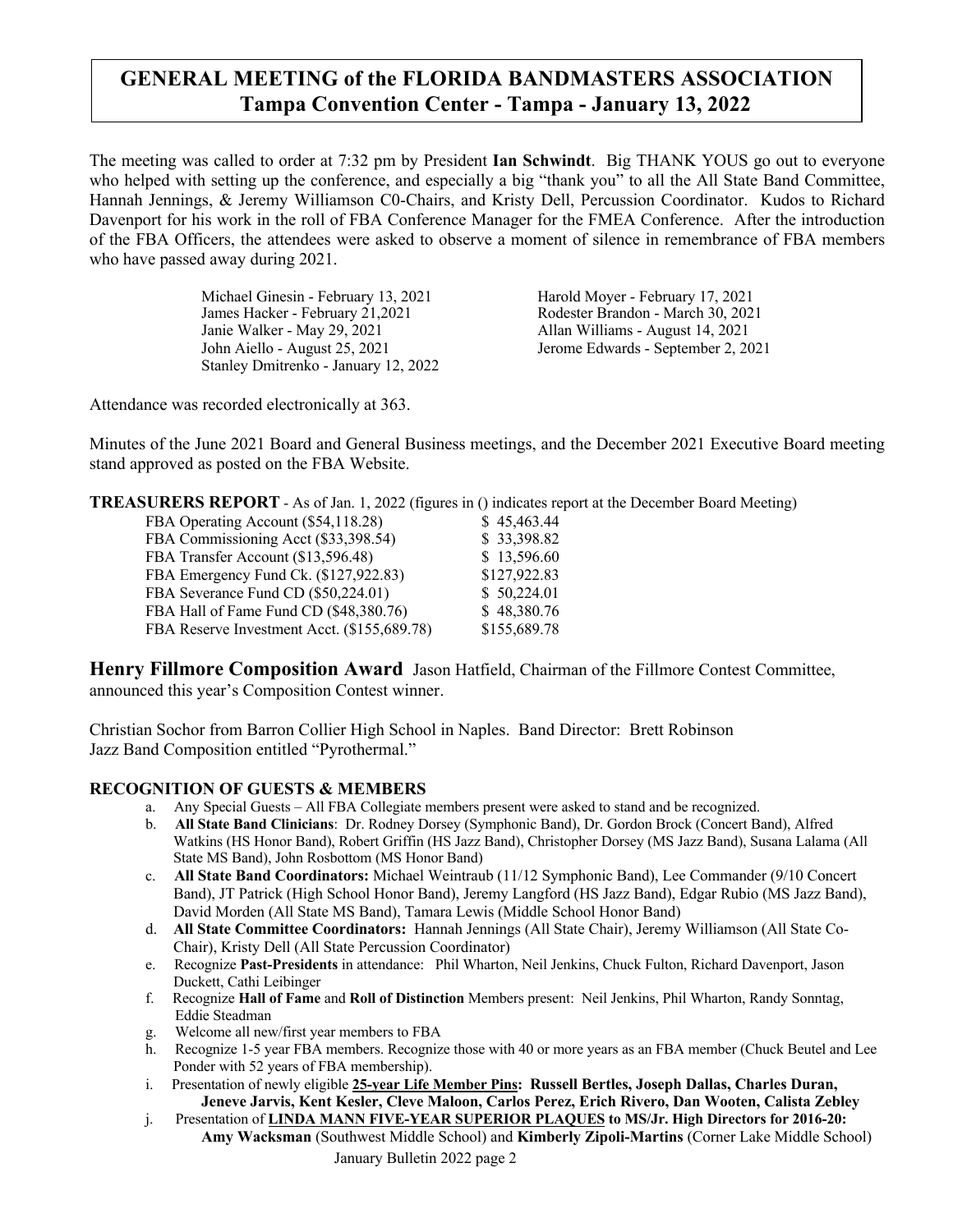- k. Presentation of **MIDDLE SCHOOL JAZZ BAND FIVE-YEAR SUPERIOR PLAQUES: Amy Wacksman** (Southwest Middle School) and **Kimberly Zipoli-Martins** (Corner Lake Middle School)
- l. Presentation of **HIGH SCHOOL JAZZ BAND FIVE-YEAR SUPERIOR PLAQUES James Yaques** (Palm Beach Central High School)
- m. **TOM BISHOP** AWARD PRESENTATION: **Daniel Bates (St. Paul Lutheran School), Robert Colon (R. Hobbs Middle School), Matthew Malhiot (Harmony High School), Angela Maxion (Hollywood Hills High School), Timothy Nemzin (Piedmont Lakes Middle School), David Norona (Rutherford High School), Erin Whalley (Elizabeth Cobb Middle School)**
- n. **OLIVER HOBBS** AWARD PRESENTATION **: Kristy Dell (Gaither High School) & Janie Walker (Ransom Middle School-Posthumously)**
- **o. Recognition of recent Retirees**

#### **9. RECOGNITION OF DISTRICT CHAIRPERSONS**

| Dist. 1 - Lawrence Young   | Dist. 6 - Kerry Waldo    | Dist. 11 - David Wing     | Dist. 16 - Kennan Torgerson |
|----------------------------|--------------------------|---------------------------|-----------------------------|
| Dist. 2 - John Harcus      | Dist. 7 - Amanda Griffis | Dist. 12 - Jon Eckman     | Dist. 17 - Paul Arnold      |
| Dist. 3 - Lee Commander    | Dist. 8 - Bryan Munera   | Dist. 13 - Clint LaFlam   | Dist. 18 - Brian Grieb      |
| Dist. 4 - Amy Beres        | Dist. 9 - Cory Simpson   | Dist. 14 - Lawrence Shane | Dist. 19 - Ariel Reddick    |
| Dist. 5 - Johnathon Mulder | Dist. 10 - Jennifer Zahn | Dist. 15 - Ronald Jules   | Dist. 20 - Gary Hernandez   |
|                            |                          |                           | Dist 21 - Richard Fowler    |

#### **10. RECOGNITION OF STANDING COMMITTEES CHAIRPERSONS**

- 
- 
- 
- e. Ethics Committee Jody Dunn f. MPA Committee Bernie Hendricks<br>g. Finance Committee Cathi Leibinger h. Past-Presidents Advisory Committee
- i. Prof. Resources Committee Kyle Prescott j. Sight-reading Music Committee Nick Eggen
- k. S & E Music Committee Dayna Cole l. Benevolence Committee Mara Rose
- m. Commissioning Committee Tremon Kizer n. Technology Josh Bula
- o. Auxiliary Committee Chris Bonner

#### **12. RECOGNITION OF SPECIAL COMMITTEES CHAIRPERSONS**

- a. Jazz Band Committee Edgar Rubio b. Mentoring Committee Mario Ford
- c. Conference Facilitator Richard Davenport d. Legacy Project Tina Laferriere
- e. Composition Contest Committee Jason Hatfield f. Adjudication Training Ravae Douglas
- g. Small Schools Committee Kelly Dorsey h. Hall of Fame Paula Thornton
- i. Historian/Resource Library Brent Mounger. j. Strategic Planning Cathi Leibinger
- k. Summer Conference Facilitator Cathi Leibinger l. Classification Study Ian Schwindt
- a. Adjudication Committee Jon Sever b. All-State Band Committee Hannah Jennings/Jeremy Williamson
- c. Clinics Committee Ian Schwindt d. Concert Music Committee Charles Watford
	-
	- h. Past-Presidents Advisory Committee Cathi Leibinger
	-
	-
	- -
		-
		-
		-
	-
	-

#### **13. HALL OF FAME REPORT - Paula Thornton (the 2020 inductees will be inducted at the 2022 Hall of Fame) \*\*See report at the end of these minutes**

#### **14. JR. HIGH/MIDDLE SCHOOL DIRECTORS and HIGH SCHOOL DIRECTORS FORUM REPORT presented.**

#### **15. UNFINISHED BUSINESS: None at this time.**

**Pending Motion to By-Laws, Article VII-Awards:** updates and clarifications to the criteria for the Tom Bishop Award. Requires another vote by the Board in May or June before presentation to the General Membership at the 2022 Summer Conference.

*Can be found in the December 2021 State Board Minutes, page 25, #12*.

**16. NEW BUSINESS:** Any NEW proposals - in the form of written motions. (All motions must be in written form and presented to the Chair. These require a 2/3 majority for passage (more than twice as many voting for as against - abstentions are not considered). Indicate names of persons making motions and seconds. Action or changes to UNFINISHED BUSINESS will require a Motion to send back to the Board.

#### **17. Announcement of President Elect voting (will assume office at the 2022 Summer Conference). Jeff Cayer Congratulations Jeff.**

- 
- Dist. 21 Richard Fowler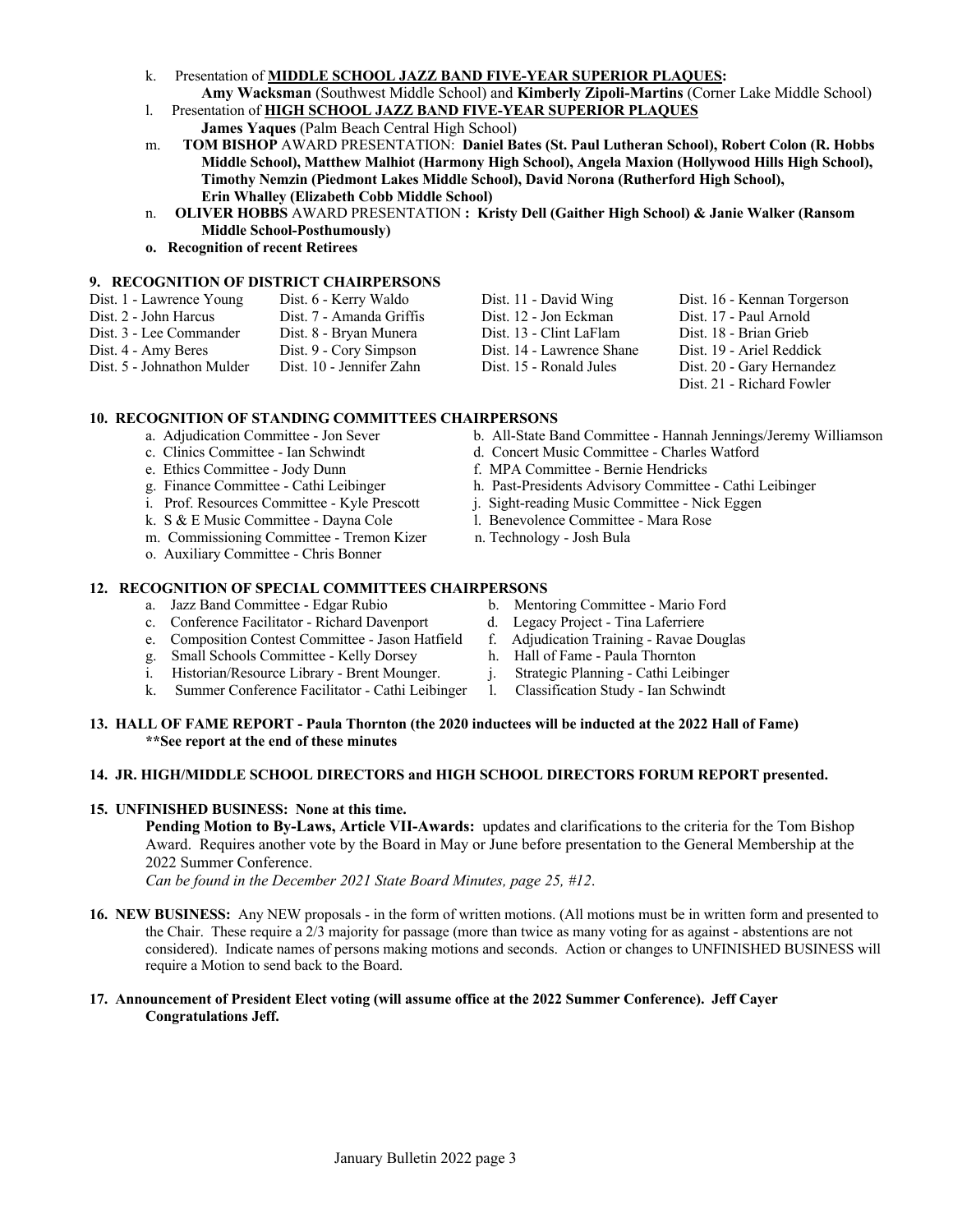#### **18. GOOD OF THE ASSOCIATION**

#### **Teachers of the Year announcements Emailed to the Exec. Director**

Emily Goode - Dunnellon Middle School - District 19 Richard Uhler - Pioneer Middle School - District 15

#### **NBA Awards & Recognitions - Tremon Kizer**

H.B. Plant High School Jazz Ensemble was invited to perform at the 2021 Florida Music Educator State Conference.

In addition, H.B. Plant Wind Ensemble and Jazz Band was a Commended winner through the Foundation of Music Educator Mark of Excellence Program.

The Miami Arts Studio @ Zelda Glazer Concert Jazz Band under the direction of Erich Rivero was a state commended winner through the Foundation of Music Educator Mark of Excellence Program.

The LaVilla School of the Arts Wind Ensemble under the direction of Ann Adams Valle performed at the Southern division NBA/CBDNA conference in Natchitoches, Louisiana on February 20, 2020.

The LaVilla School of the Arts Jazz Ensemble under the direction of Christopher Banks performed at the Midwest clinic December 19, 2019.

H.B. Plant High School Wind Ensemble under the direction of Brian Dell will perform at the NBA / CBDNA Southern Division Conference at the University of South Carolina in February 2022.

The Douglas Anderson School for the Performing Arts Wind Ensemble under the direction of Ted Shistle will perform at the NBA / CBDNA Southern Division Conference at the University of South Carolina in February 2022.

Congratulations to The Dreyfoos School of the Performing Arts Jazz Ensemble under the direction of Christopher De León and the Dillard Center for the Arts Jazz Ensemble under the direction of Christopher Dorsey for being selected as finalist for the 2022 Essentially Ellington Jazz Competition at Lincoln Center.

#### **18. ADJOURNMENT - Meeting adjourned by President Schwindt at 8:28 pm.**

#### **REMINDERS:**

**2022 STATE S&E, JAZZ BAND & AUXILIARY** (see FBA Web Site for District Assignments) State S&E North: March 17-19, 2022 - Bartram Trail HS (St. Johns County) State S&E Central: March 21-23, 2022 - Vero Beach HS (Indian River County) State S&E South: March 21-22, 2022 - American Heritage (Broward County) State S&E North-West: March 26, 2022 - Rutherford HS (Panama City)

**2022 STATE BAND MPA** (see FBA Web Site for District Assignments) State Band North: April 21-23, 2022: Univ. of Florida Phillips Ctr. (Gainesville) State Band North-West: April 26-27, 2022: North-West Florida State College (Niceville) State Band Central/South: April 27-30, 2022: Vero Beach HS (Vero Beach)

**SUMMER CONFERENCE 2022** Dates: June 27-30, 2022 at the Dayton Beach Ocean Walk Hilton Hotel The All-Florida Community Band - James LeBon, Coordinator, Robert Longfield, Guest Conductor The Nine Star High School Honor Band: Clinician/Conductor - Kelly Dorsey The Seven Star Middle School Honor Band: Clinician/Conductor - Lee Sellers The Southern Winds: Dr. Douglas Phillips (Stetson University), Director Keynote: Gary Green, Director Emeritus, Frost School of Music, Univ. of Miami

**FMEA CONFERENCE 2023**: January 11-14, 2023 - Tampa TCC **FBA SUMMER CONFERENCE 2023**: June 26-29, 2023 - DoubleTree by Hilton Orlando at SeaWorld **FMEA CONFERENCE 2024**: January 10-13, 2024 - Tampa TCC **FBA SUMMER CONFERENCE 2024**: July 15-18, 2024 - DoubleTree by Hilton Orlando at SeaWorld **FMEA CONFERENCE 2025**: January 8-11, 2025 - Tampa TCC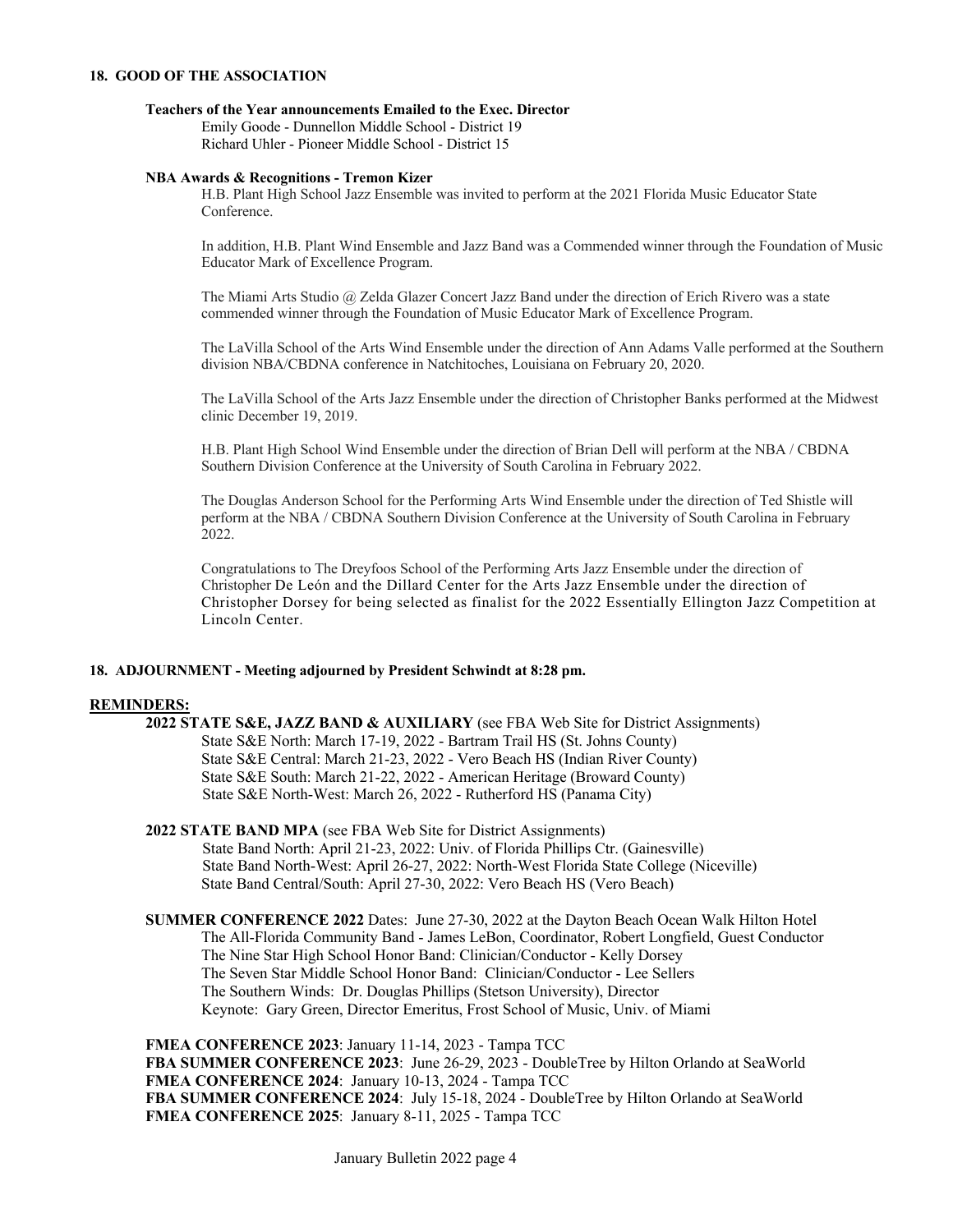## **FBA HALL OF FAME COMMITTEE REPORT,** Paula Thornton, Chair, January 13, 2022

The FBA Hall of Fame was established in 1990 "To honor those band directors who have obtained the highest level of accomplishment both as a musician and as a teacher, and to help preserve the history of Florida bands." The inductees that first year were Oliver Hobbs and Peter Gustat.

The Roll of Distinction was created in 2001, with Richard Bowles inducted as the first member.

As you know, our inductees have waited for two years now for this exciting and prestigious event. Before I re-announce the names of the honorees, please help me thank Stetson University for hosting the annual Hall of Fame event, and recognize the dedicated service of Dr. Douglas Phillips, Conductor of the Stetson Symphonic Band and The Southern Winds. This year's Hall of Fame will take place November 19-20, 2022.

Following an advanced degree in music performance and a highly successful career as a high school band director, our Roll of Distinction inductee became an amazingly effective and versatile teacher at the college level, quietly offering constant and invaluable service to FBA. Please join me in congratulating once again our Roll of Distinction inductee for 2022, **Dr. Jo Jossim**.

To be inducted into the Hall of Fame for 2022 are two exemplary music educators who have consistently demonstrated excellence, consistency, and service throughout their long and successful careers. Please recognize our first Hall of Fame inductee: **Lee Ponder**. And now, please congratulate 2022 Hall of Fame inductee, **Tim Willis**.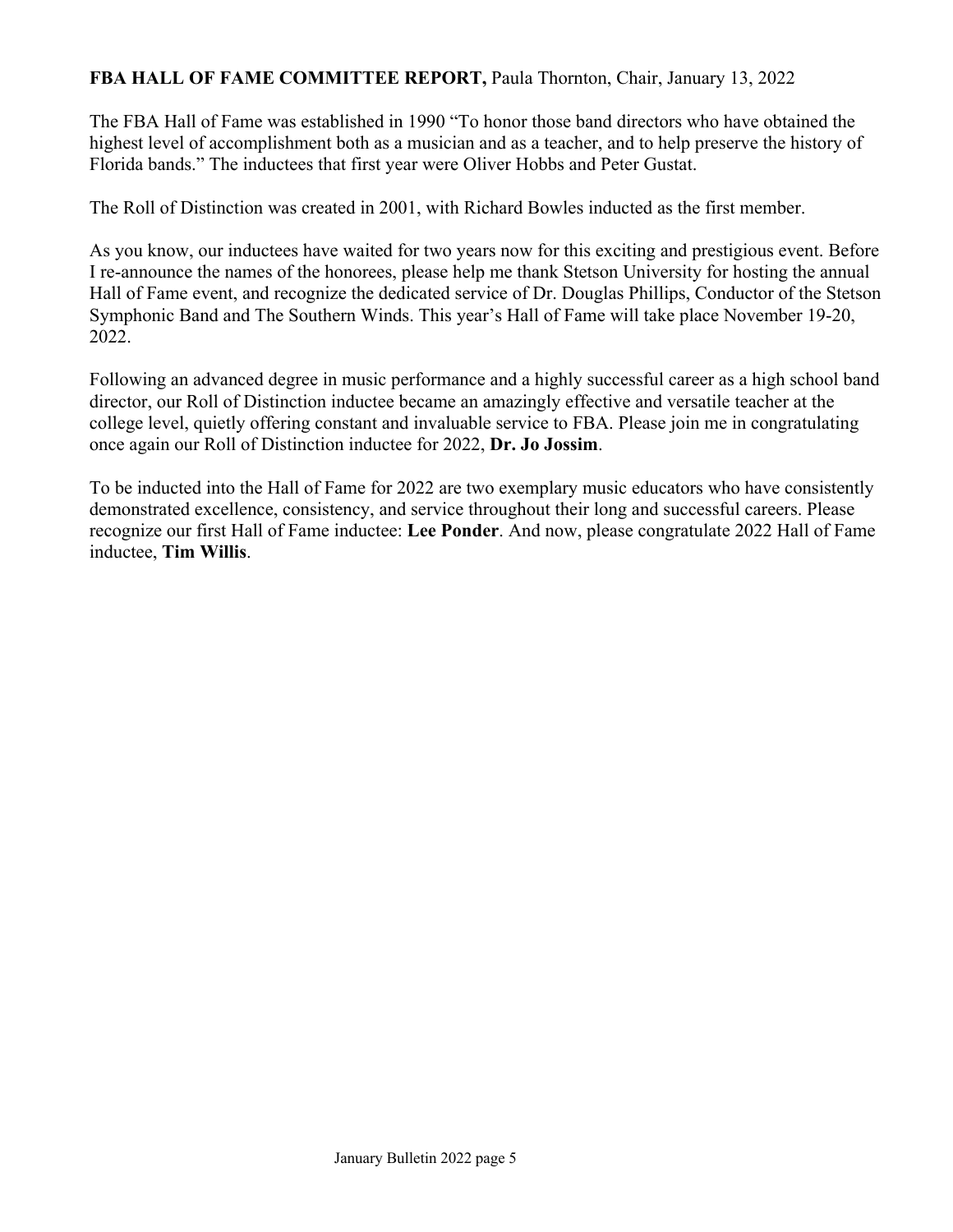

# FBA HS Directors Meeting Jan. 13, 2022 - 6:30 PM TCC Room 5

- Welcome Back to LIVE Face 2 Face Band and Music Education!!!
	- Please Vote for FBA President Elect if you haven't already done so.
		- Jody Dunn and Jeff Cayer are the candidates.
		- Voting closes at 8:00pm today.
- MPA Accommodations for SPRING 2022 ONLY MPA's
	- 1. Temporary classification of "E".
		- The purpose of this classification change is to provide directors (with students who are in ensembles that may be challenged by instrumentation or other reasons) the opportunity to attend MPA.
	- a. Classification E A band may pick any 2 pieces from the list not covered by another classification to be performed at concert MPA (along with a march) for a rating.
	- b. Band will sight-read the same as MD
	- 2. Bands may choose to perform a Flex Band arrangement of music that is currently on our music list, as long as the arrangement is done by the original composer. Any band that chooses this option will perform for "comments only".
	- Reminders:
	- 1. Comments only may be opted for by the director up to 24 hours before their scheduled without district approval. (Must have letter to District Chair)
	- 2. Bands may opt for participation in S&E Only without penalty. This process will not deviate from the current handbook language (pg. 13, #7.a). A director will still request the waiver through the Executive Director. Bands will still pay the "S&E only" fee.
	- 3. 7/8 Grade bands will sight read at the MD level (Clay & Brevard)
- Classification Town Hall Meeting Friday 8 am TCC 18
	- Any FBA member can come and get your thoughts/suggestions heard, in regards to the current classification system.
		- Two opportunities were provided to discuss classification via Town Hall meetings with Ian Schwindt.
		- Classification meeting tomorrow morning at 8:00am in TCC 18-19. You are welcome to attend if you did not get a chance to attend the Town Hall and you have thoughts to share.
		- If you have something to say, come to the meeting and share. In order to make change, you have to be involved.
- SUMMER CONFERENCE June 27-30 Daytona
	- 7 Star Honor Band and 9 Star Honor Band and Florida All Star Community Band…. All back and live for this summer… All info on FBA Website
		- 7 Star Honor Band is 7th graders going into 8th grade.
		- 9 Star Honor Band is 9th graders going into 10th grade.
		- Nominate your students so they can bring all their positive experiences back to your program.
- ALL STATE CONCERTS
	- USF Wind Ensemble 830 Tonight TCC Ballroom
	- Jazz Bands 730 Friday night Marriott Grand Ballroom
	- FSU Faculty Jazz Combo 930 Friday Marriott Grand ballroom
	- HS & MS Honor Bands 11 am Saturday Marriott Grand Ballroom
	- HS & MS Concert & Symphonic Bands 1:30 Saturday TCC Ballroom
		- Go to the concerts!